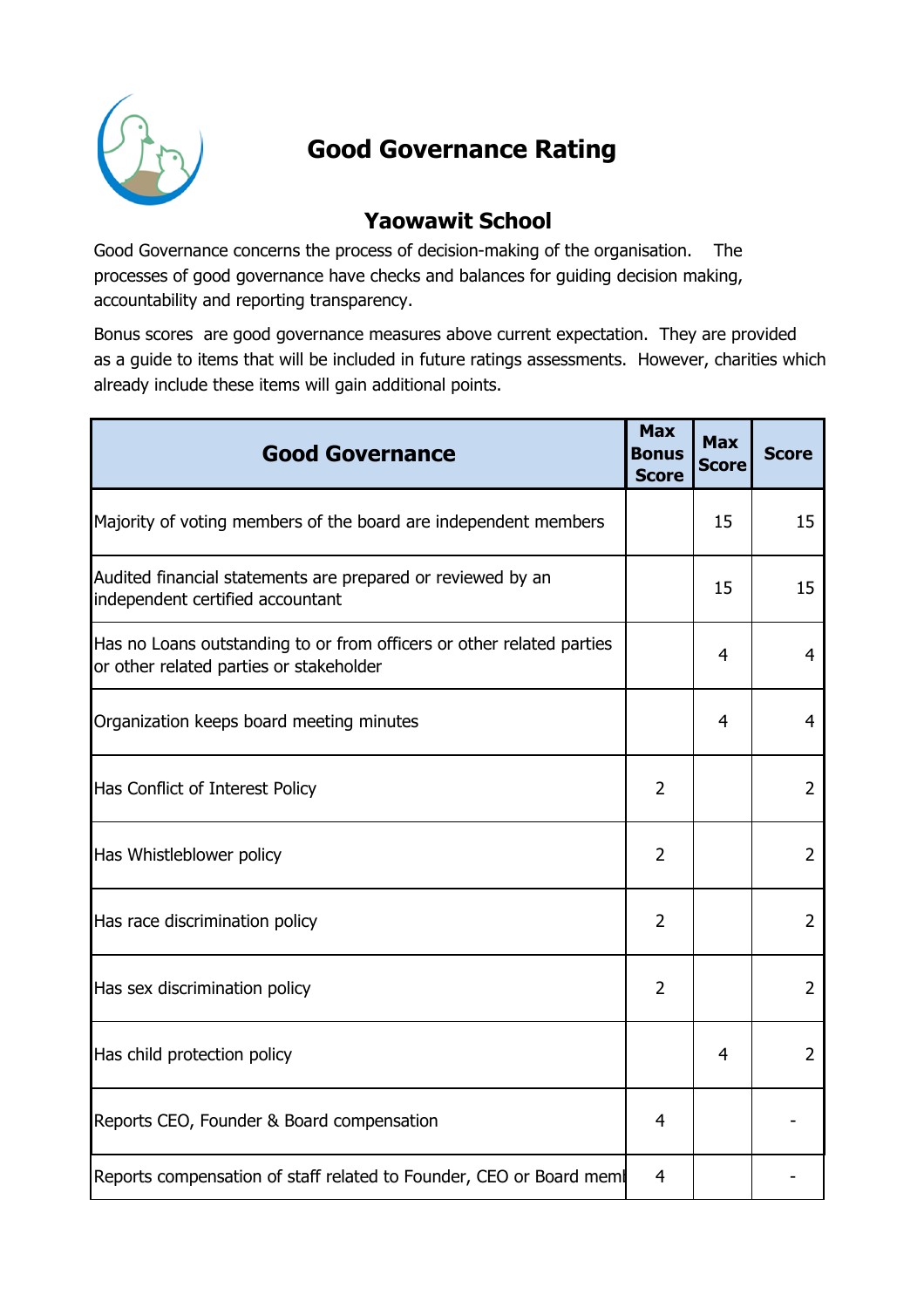| <b>Good Governance</b>                                                            | <b>Max</b><br><b>Bonus</b><br><b>Score</b> | <b>Max</b><br><b>Score</b> | <b>Score</b> |
|-----------------------------------------------------------------------------------|--------------------------------------------|----------------------------|--------------|
| Reports on future program plans                                                   |                                            | 4                          |              |
| Has independent review of charity and publish on its website or<br>review website |                                            | 15                         | 15           |
| Organization is registered as a Charity or not-for-profit organization            |                                            | 10                         | 10           |
| Performs and reports post audit on programs. (Done afterwards at least            |                                            | 10                         | 10           |
| Asks for feedback from the program recipients                                     |                                            | 4                          |              |
| Reports on it financial and management sustainability                             | 10                                         |                            |              |

| <b>Review of Charity's Annual Report</b>                                                                   | <b>Max</b><br><b>Bonus</b><br><b>Score</b> | <b>Max</b><br><b>Score</b> | <b>Score</b> |
|------------------------------------------------------------------------------------------------------------|--------------------------------------------|----------------------------|--------------|
| Publishes Annual Report on website                                                                         |                                            | 15                         | 15           |
| Publishes Program Activities over last year                                                                |                                            | 10                         | 10           |
| Quantifies program activities in a comparable manner to previous year                                      |                                            | 4                          | 4            |
| Separate financial reporting of programs which corresponds to the and                                      |                                            | 15                         | 15           |
| Reconciliation of income and expenses statement in the Annual<br>Report to the Audited Financial Statement |                                            | 10                         | 10           |
| Separate Financial reporting of staff expenses for programs and<br>administration                          |                                            | 4                          | 4            |
| Publishes staff & labour numbers by category such as skill                                                 |                                            | 4                          | 4            |